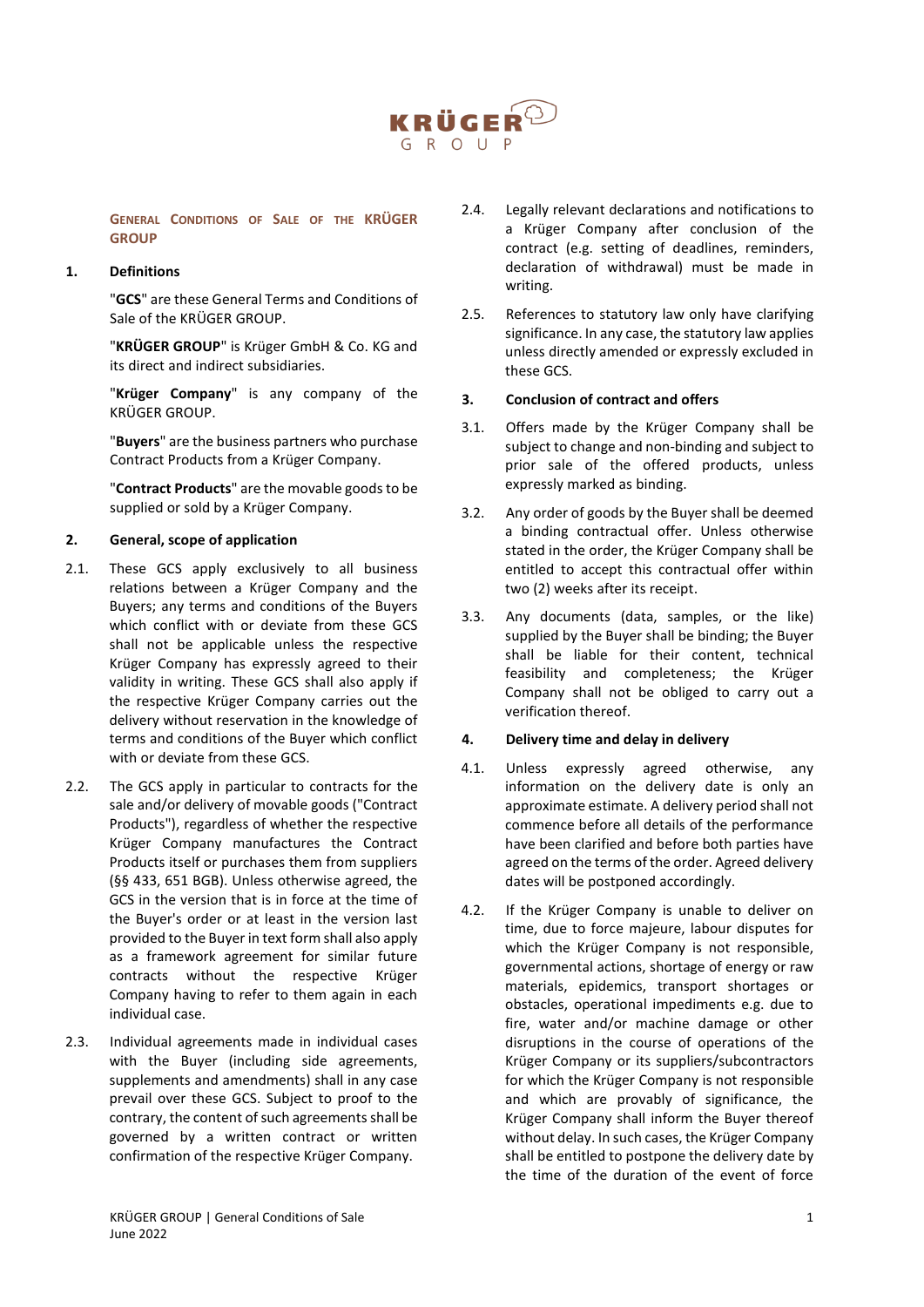

majeure or disruption, provided that the Buyer has been informed accordingly. If delivery becomes impossible as a result thereof, the obligation to deliver shall lapse and no damages shall be awarded. If the Buyer proves that subsequent performance resulting from the delay is of no interest to him, he may withdraw from the contract under exclusion of further claims. If the event of force majeure or disruption lasts longer than one month, the Krüger Company may withdraw from the contract with respect to the unfulfilled part if it has fulfilled the above information obligation and insofar as it has not agreed to the procurement risk or a delivery guarantee. Force majeure is any external event caused by elementary forces of nature or by the actions of third parties, which is unforeseeable according to human experience and understanding, which cannot be prevented or rendered harmless by economically acceptable means, even by the utmost care reasonably to be expected in the circumstances, and which is also not to be accepted by the Krüger Company due to its prevalence.

- 4.3. Clause 4.2 shall apply accordingly insofar as the Krüger Company has concluded a corresponding purchase transaction prior to conclusion of the sales contract with the Buyer which would have enabled the Krüger Company to fulfil its contractual delivery obligations towards the Buyer if that corresponding purchase transaction would have been executed properly, and if the Krüger Company was not supplied, not supplied correctly and/or not supplied on time by its supplier and if the Krüger Company is not responsible for this.
- 4.4. If the Krüger Company is in delay in performance, the Buyer shall be entitled to set a reasonable grace period in writing and to withdraw from the contract after its fruitless expiry. The setting of a grace period is not necessary if the Krüger Company seriously and finally refuses performance or if the underlying contract is a firm deal (*Fixgeschäft*) within the meaning of § 323 para. 2 no. 2 BGB or § 376 HGB (German Commercial Code) or if special circumstances exist which justify immediate withdrawal from the contract after considering the interests of both parties.
- 4.5. The Krüger Company shall only be liable for damages in accordance with section no. 9 of

these GCS. The statutory provisions shall apply to withdrawal. Furthermore, the statutory rights of the Krüger Company shall remain unaffected, in particular in the event of exclusion of the obligation to perform (e.g. due to impossibility or unreasonability of performance and/or subsequent performance).

## **5. Performance, delivery, passing of risk, default of acceptance**

- 5.1. Delivery shall be ex warehouse. The place of performance of the delivery and of any subsequent performance shall also be there. At the Buyer's request and expense, the Contract Products shall be shipped to another destination (*Versendungskauf*). Unless otherwise specified, the respective Krüger Company shall be entitled to determine the type of shipment (in particular the transport company, shipping route, packaging).
- 5.2. The relevant Krüger Company shall be entitled to make partial deliveries insofar as this is reasonable for the Buyer under consideration of his interests.
- 5.3. The risk of accidental loss and accidental deterioration of the Contract Products shall pass to the Buyer at the time of delivery at the latest. If shipment has been agreed, the risk of accidental loss and accidental deterioration of the Contract Products shall pass to the Buyer upon handover to the carrier, freight forwarder or any other person or institution designated to carry out the shipment. This shall also apply if the Krüger Company has covered the transport costs or if the Krüger Company has advanced such costs for the Buyer or if partial deliveries are made. If shipment or delivery is delayed for reasons for which the Buyer is responsible, the risk shall pass to the Buyer from the day on which the contractual products are ready for shipment and on which the Buyer has been notified thereof.
- 5.4. If the Buyer is in default of acceptance or if the delivery is delayed for reasons for which the Buyer is responsible, the Krüger Company shall be entitled to demand compensation for the resulting damage including additional expenses. In this case, the Contract Products shall be stored at the Buyer's risk and the Buyer shall be charged for storage.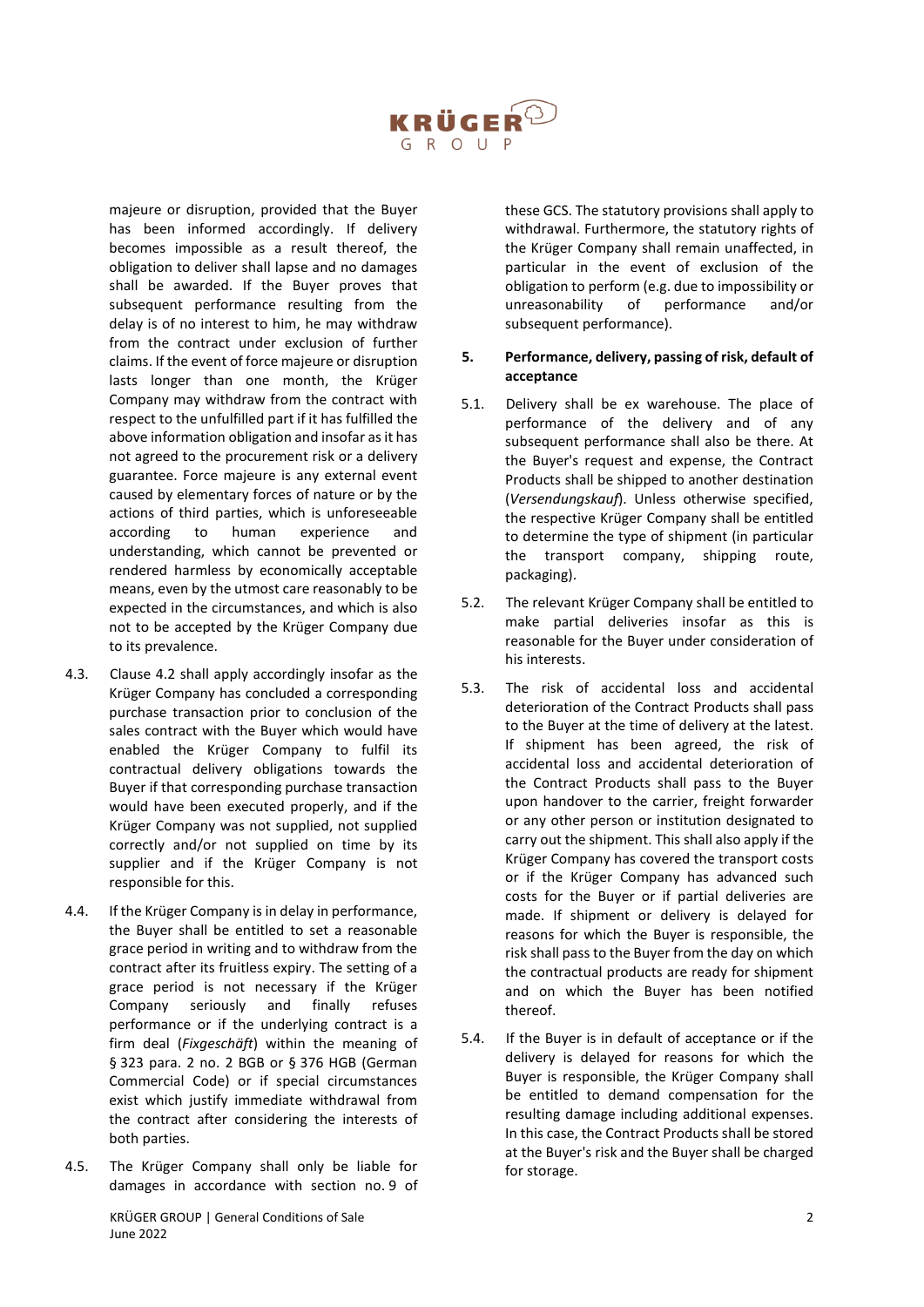

5.5. If one of the international trade clauses "Incoterms" developed by the International Chamber of Commerce (ICC) has been agreed for the respective contract, the respective current version of these "Incoterm" shall apply. "Incoterms" shall apply only to the extent that they do not conflict with these GCS and any other agreements made.

## **6. Prices and terms of payment**

- 6.1. Unless otherwise agreed, the current prices of the Krüger Company at the time of conclusion of the contract and the Incoterm Ex Works shall apply. The statutory value added tax is not included in the prices; such tax is listed separately in the invoice at the statutory rate on the day of invoicing. The Buyer shall bear any further costs and charges (incl. any charges for packaging licensing).
- 6.2. In the case of sales shipment (Clause 5.1 of the GCS), the Buyer shall bear the transport costs ex warehouse and the costs of any transport insurance requested by the Buyer. Any customs duties, fees, taxes and other public charges shall be borne by the Buyer.
- 6.3. The purchase price is due without any deduction and must be paid within 14 days of invoicing and receipt of the invoice.
- 6.4. The Buyer shall be in payment default upon expiry of the above payment period. During the period of payment default, the purchase price shall bear interest at the statutory default interest rate applicable at the time. The respective Krüger Company reserves the right to claim further damages for delay. The claim to the commercial maturity interest (§ 353 HGB) remains unaffected.
- 6.5. The Buyer shall only be entitled to set-off and retention rights to the extent that his claim is legally established or undisputed. In the event of defects in the delivery, the Buyer's counterclaims under the same contract, in particular under Section 8 of these GCS, shall remain unaffected.

# **7. Retention of title**

7.1. Until full payment of all present and future claims arising from the purchase contract and the ongoing business relationship (Secured Claims) has been made, the Krüger Company reserves ownership of the Contract Products.

- 7.2. The Contract Products subject to retention of title may neither be pledged nor transferred by way of security to third parties until the Secured Claims have been fully paid. The Buyer shall immediately notify the Krüger Company in writing if a petition for the opening of insolvency proceedings is filed or if third parties seize the goods belonging to the Krüger Company (e.g. distraints).
- 7.3. In the event of breach of contract by the Buyer, in particular non-payment of the due purchase price, the Krüger Company shall be entitled to withdraw from the contract in accordance with the statutory provisions and/or to demand the return of the Contractual Products on the basis of retention of title. The demand for the return of the goods does not at the same time include the declaration of withdrawal; the Krüger Company is rather entitled to demand the return only of the Contract Products and to reserve the right to withdraw from the contract. If the Buyer does not pay the due purchase price, the Krüger Company may only assert these rights if it has previously unsuccessfully set a reasonable deadline for payment to the Buyer or if such setting of a deadline is dispensable under the statutory law.
- 7.4. Until revocation pursuant to para. c) of this Clause 7.4, the Buyer shall be entitled to resell and/or process the Contract Products subject to retention of title in the ordinary course of business. In this case, the following provisions shall apply additionally.
	- a) The retention of title extends to the full value of the products resulting from the processing, mixing or combining of the Contract Products of the Krüger Company, in which case the Krüger Company shall be deemed the manufacturer. If the ownership rights of third parties remain in force during processing, mixing or combination with goods of third parties, the Krüger Company shall acquire coownership in the ratio of the respective invoice values of the processed, mixed or combined Contract Products. Apart from that, the provisions that apply to the Contractual Products delivered under retention of title shall *mutatis mutandis* apply to the products resulting from the processing, mixing or combining of the Contract Products.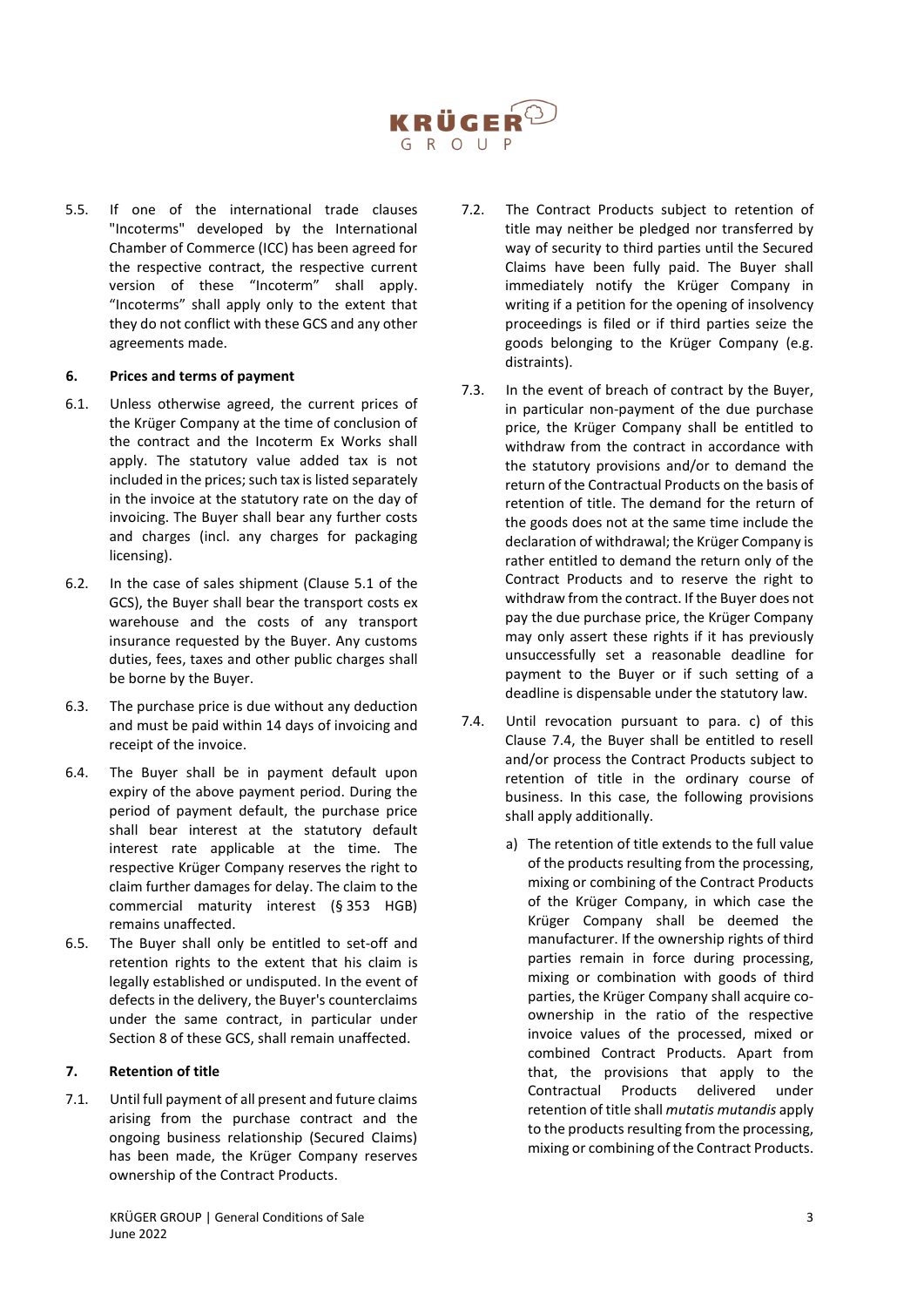

- b) Any claims against third parties arising from the resale of the Contract Products or the manufactured product shall already now be assigned by the Buyer to the Krüger Company as security in total or in the amount of the possible co-ownership share of the Krüger Company in accordance with the preceding paragraph. The Krüger Company hereby accepts such assignment. The obligations of the Buyer as described in Section 7.2 shall also apply with regard to the assigned claims.
- c) The Buyer shall remain authorised to enforce the assigned claims alongside the Krüger Company. The Krüger Company undertakes not to demand payment of the claims as long as the Buyer meets his payment obligations towards the Krüger Company, there is no lack of ability to perform and the Krüger Company does not assert the retention of title by exercising a right in accordance with Section 7.3. However, if this is the case, the Krüger Company may demand that the Buyer discloses the assigned claims and their debtors, provides all information required for collection, hands over the relevant documents and notifies the debtors (third parties) of the assignment. In this case, the Krüger Company shall also be entitled to revoke the Buyer's authority to further sell and process the Contract Products subject to retention of title.
- d) If the liquid value of the securities exceeds the claims of the Krüger Company by more than 10%, the Krüger Company shall release securities at the discretion of the Krüger Company at the request of the Buyer.

## **8. Representations and Warranties**

- 8.1. The statutory law shall apply to the Buyer's rights in the event of material defects and defects of title (including incorrect and short delivery), unless otherwise specified below.
- 8.2. In the case of final delivery of the Contract Products to a consumer (sale of consumer goods within the meaning of § 474 BGB), the special statutory provisions of §§ 445a, 445b, 478 para. 1 BGB always remains unaffected. In all other cases, the special regulations on supplier subrogation/recovery do not apply.
- 8.3. Liability for defects is primarily based on the agreement reached regarding the quality of the Contractual Products. All product descriptions and manufacturer details that are the subject of the respective sales contract and that were made public by the respective Krüger Company at the time of conclusion of the respective sales contract (in particular in catalogues or on the homepage of the Krüger Company) shall be deemed to be an agreement on the quality of the Contract Products.
- 8.4. If an acceptance of the Contract Producs or an initial specimen inspection has been agreed with the Buyer, a complaint about defects which the Buyer could have detected during a careful acceptance or initial specimen inspection shall be excluded.
- 8.5. If the quality has not been agreed, the statutory law shall determine whether there is a defect (§ 434 I sentence 2, 3 BGB). The respective Krüger Company accepts no liability for public statements made by third parties (e.g. advertising statements) to which the Buyer has not referred as decisive for the Buyer's purchase.
- 8.6. The Buyer's warranty rights require that he has duly complied with his statutory inspection and complaint obligations pursuant to § 377 HGB (German Commercial Code). If the contractual relationship between the Krüger Company and the Buyer is a contract for work and services, § 377 HGB shall apply *mutatis mutandis*.
- 8.7. If a delivered item or a manufactured work is defective, the Krüger Company shall be entitled, at its discretion, either to remedy the defect or to deliver defect-free items to the Buyer or, in the case of a contract for work and services, to manufacture a new work (subsequent performance).
- 8.8. The respective Krüger Company shall be entitled to make the subsequent performance owed dependent on the Buyer paying the purchase price due, but the Buyer shall be entitled to retain a reasonable part of the purchase price in relation to the defect.
- 8.9. The Buyer shall give the Krüger Company the time and opportunity required for the owed subsequent performance, in particular the Buyer is obliged upon request to hand over the rejected Contract Products for inspection purposes.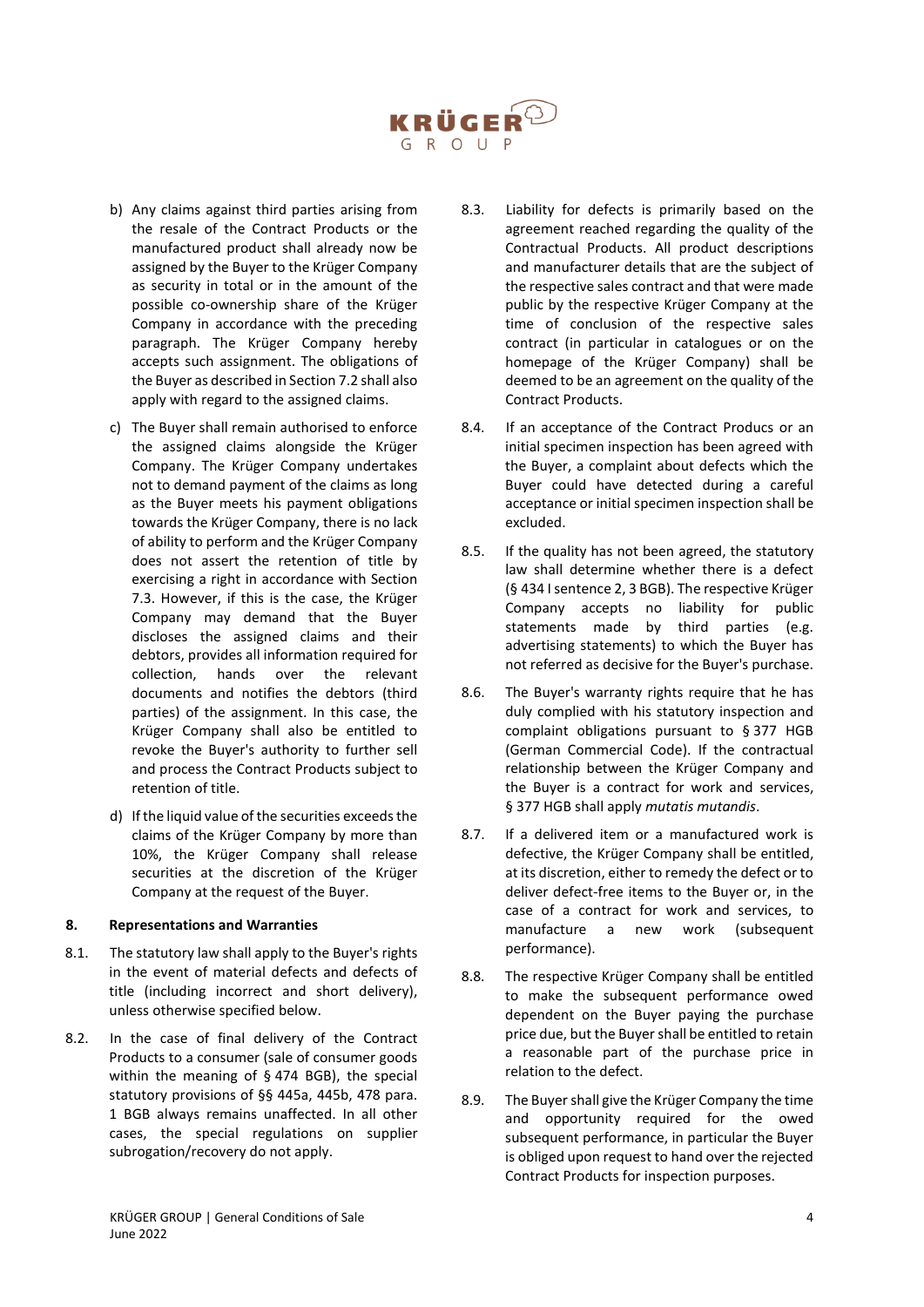

- 8.10. The expenses necessary for the purpose of inspection and subsequent performance, in particular transport, travel, labour and material costs, shall be borne and/or reimbursed by the Krüger Company in accordance with the statutory law if a defect actually exists. In all other cases, the Krüger Company may demand compensation from the Buyer for the costs incurred as a result of the unjustified request to remedy the defect (in particular inspection and transport costs), unless the Buyer was unable to recognize the absence of defects.
- 8.11. If the subsequent performance has failed or a reasonable period set by the Buyer for the subsequent performance has expired unsuccessfully or is dispensable according to the statutory law, the Buyer may withdraw from the purchase contract or reduce the purchase price. In the case of an insignificant defect, however, there is no right of withdrawal.
- 8.12. Claims of the Buyer for damages or reimbursement of futile expenses, also in the case of defects, shall only exist in accordance with Section no. 9 of these GCS and shall otherwise be excluded.

#### **9. Further liability**

- 9.1. Unless stated otherwise in these GCS, the Krüger Company shall be liable for any breach of contractual and non-contractual obligations in accordance with the statutory law.
- 9.2. Subject to the provisions of clause 9.3, the Krüger Company shall be liable for damages irrespective of their legal grounds - only in the event of intent and/or gross negligence, including intent and/or gross negligence of the representatives and/or vicarious agents of the Krüger Company. Furthermore, the Krüger Company shall also be liable in the event of ordinary negligence, including ordinary negligence of its representatives and/or vicarious agents, for damages arising from the breach of an essential contractual obligation, i.e. an obligation the fulfilment of which is essential for the proper performance of the contract and the fulfilment of which the contractual partner may therefore regularly rely on (*Kardinalpflicht*). Except for intentional breach of duty by the Krüger Company, the liability of the Krüger Company for damages shall, however, be limited to the foreseeable, typically occurring damage.
- 9.3. The foregoing exclusions and limitations of liability shall not affect claims for damages arising from injury to life, limb and health or claims of the Buyer under the Product Liability Act, the statutory special provisions for final delivery of the Contract Products to a consumer and other mandatory statutory liability provisions. The above exclusions or limitations of liability shall also not apply if the Krüger Company has fraudulently concealed a defect or if the Krüger Company is liable due to the assumption of a guarantee or due to the assumption of the procurement risk.
- 9.4. Sections 9.2 to 9.3 shall also apply if the Buyer demands compensation for futile expenses instead of a claim for damages in lieu of performance.
- 9.5. If the Buyer provides raw materials and/or packaging materials to the Krüger Company for the processing by the Krüger Company, the Krüger Company shall not be liable for the compliance with any applicable food laws and any defect that may be caused by such materials.
- 9.6. Insofar as the liability for damages towards the Krüger Company is excluded or limited, this shall also apply with regard to the personal liability for damages of its employees, workers, co-workers, representatives and vicarious agents that is based on the same legal grounds.
- 9.7. In the event of a breach of duty that does not consist of a defect, the Buyer may withdraw or terminate the contract if the Krüger Company is responsible for the breach of duty. A free right of termination of the Buyer is excluded. Apart from that, the statutory requirements and legal consequences shall apply.
- 9.8. The Krüger Company shall not be liable for any intellectual property infringement that is caused by the Buyer's instructions.

#### **10. Limitation period**

- 10.1. The claims of the contracting parties against each other shall lapse in accordance with the statutory law, unless otherwise specified below.
- 10.2. Claims of the Buyer arising from material defects and defects of title shall lapse within one year of delivery. If acceptance has been agreed, the limitation period shall commence upon acceptance.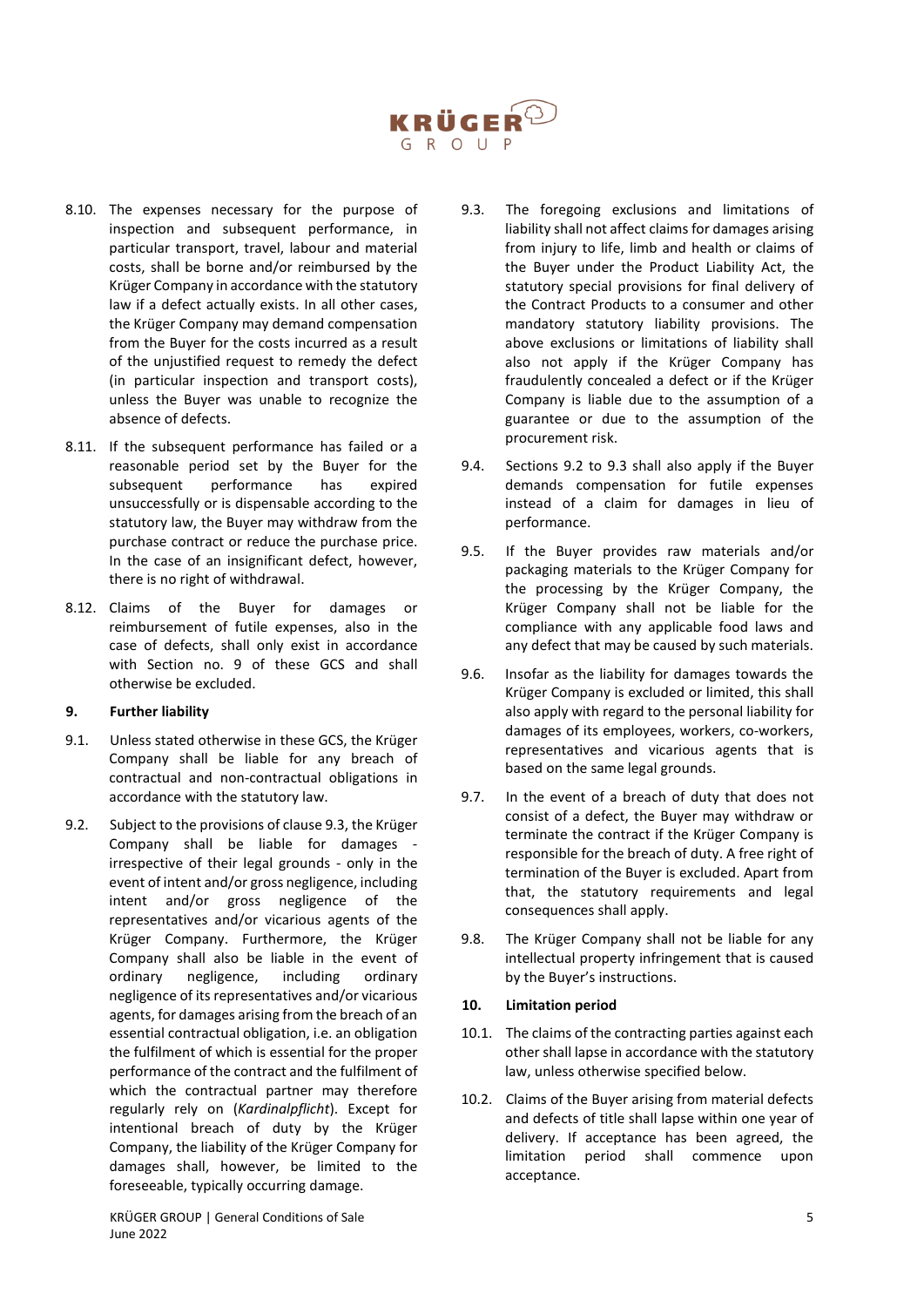

- 10.3. Mandatory statutes of limitation shall remain unaffected. The relief from the statute of limitations mentioned in section 10.2 does not apply to claims due to injury to life, limb or health, to claims due to intent and / or gross negligence and to claims due to the assumption of a guarantee or the assumption of the procurement risk. Longer limitation periods pursuant to § 438 para. 1 no. 1 BGB (German Civil Code) (rights in rem of a third party), §§ 438 para. 1 no. 2, §§ 438 para. 3 BGB (fraudulent intent) also remain unaffected. If the last contract in the supply chain is a sale of consumer goods within the meaning of § 474 BGB (i.e. in the case of final delivery of the contractual products to a consumer), the limitation periods pursuant to § 445b BGB shall also remain unaffected.
- 10.4. The periods of limitation pursuant to Clauses 10.2 and 10.3 for claims based on material defects and defects of title shall apply *mutatis mutandis* to any other contractual and non-contractual claims for damages by the Buyer based on a defect in the Contract Products. However, if, the application of the statutory limitation rules should result in an earlier limitation of the competing claims, the statutory limitation period shall apply to the competing claims. The statutory limitation periods under the Product Liability Act shall remain unaffected in any case.
- 10.5. Insofar as the limitation period for claims against the Krüger Company is shortened pursuant to Clauses 10.2 to 10.4, this shortening shall apply *mutatis mutandis* to any claims of the Buyer against the legal representatives, employees, staff, agents and vicarious agents of the Krüger Company based on the same legal basis.

## **11. Extraordinary termination**

The Krüger Company is entitled to terminate any or all contracts arising from the business relationship with the Buyer for good cause without notice, if, after conclusion of the contract, the economic situation of the Buyer deteriorates significantly and the proper performance of the Buyer's obligations towards the Krüger Company appears to be at risk. This is particularly the case if the Buyer is subject to sustained seizures or execution measures.

**12. Code of Conduct, compliance and anticorruption** 

- 12.1. The Buyer accepts the Code of Conduct of the KRÜGER GROUP (in its respective current version; available at https://www.kruegerunternehmen.de) as the basis for the relationship between the Buyer and the KRÜGER GROUP.
- 12.2. The Buyer warrants that its business activities are in accordance with (i) the statutory law, (ii) other applicable legal provisions and (iii) all contractual agreements with the Krüger Company. The Buyer also warrants that sufficient organisational measures have been taken in his company to ensure compliance with the requirements described in sentence 1 above.
- 12.3. It is strictly prohibited for the Buyer to offer, promise or grant advantages to employees (including their relatives) of the KRÜGER GROUP for their work in the KRÜGER GROUP. If the Buyer violates this prohibition, the Krüger Company may extraordinarily terminate the contract with immediate effect.

#### **13. Data protection**

- 13.1. The processing of personal data takes place exclusively in compliance with data protection regulations. The Krüger Company processes personal data, which the Buyer transmits to the Krüger Company, for the processing of the respective order as well as for future orders and stores them in the Group's internal computer system. This means that all companies of the KRÜGER GROUP (https://www.kruegerunternehmen.de/de/gruppe) have access to this data. This is necessary and in the legitimate interest of the Krüger Company, because the companies in the KRÜGER GROUP work together on a division of labour basis and only in this way the customer's requests can be met and processed in the best possible way. Personal data will only be used for other purposes if the person concerned has consented to such other use or if there is legal permission for such other use.
- 13.2. In the event of a transfer of personal data to the Krüger Company, the Buyer is obliged to inform the persons concerned in due time about the data processing by the Krüger Company in accordance with Article 14 of the EU Basic Data Protection Regulation No. 2016/679; the Krüger Company refrains from providing information to the person concerned. On request, the Krüger Company will provide the Buyer with the